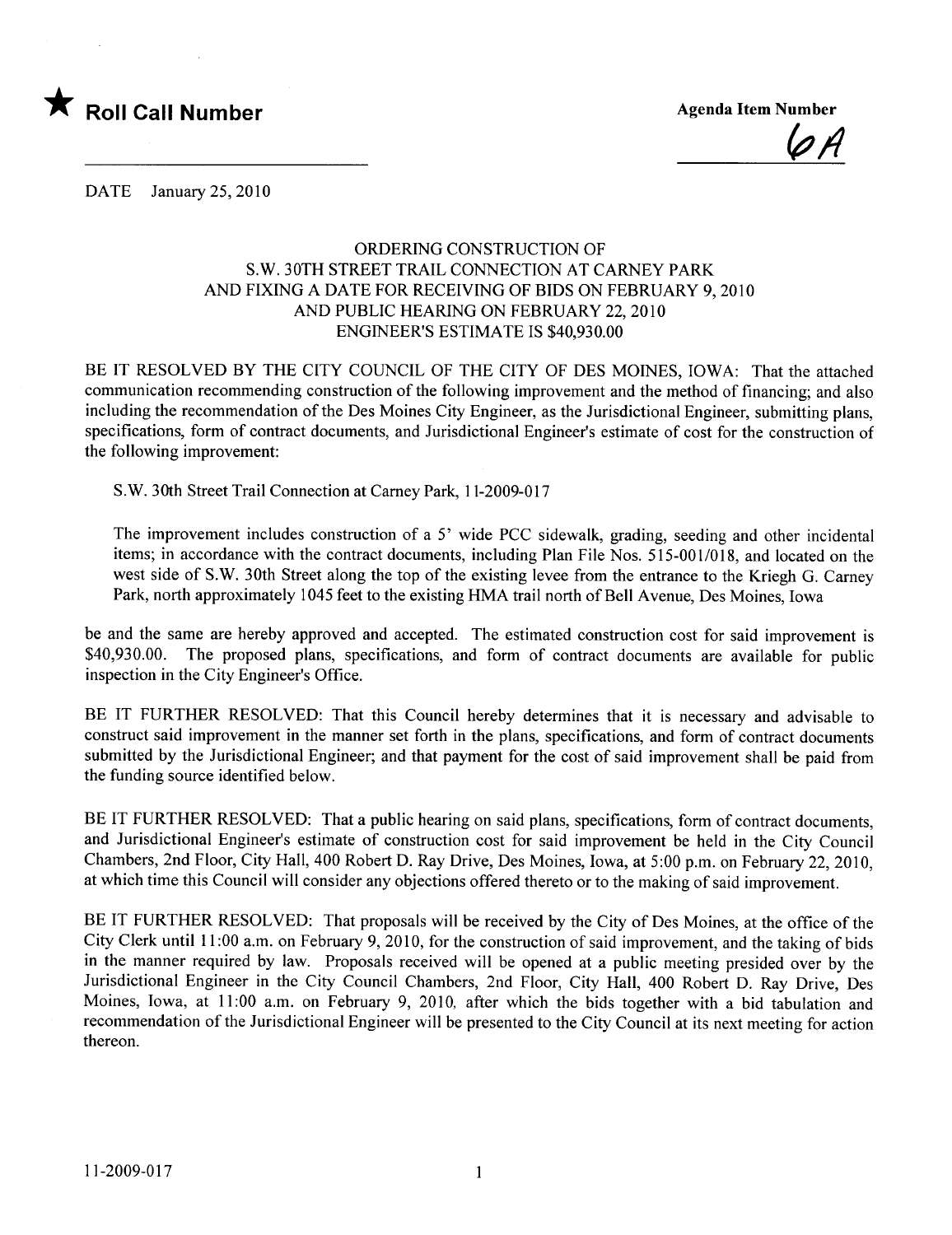

Agenda Item Number

bll

DATE January 25, 2010

BE IT FURTHER RESOLVED: That an appropriate Notice to Bidders and Notice of Public Hearing for said improvement be published in the Des Moines Register as provided and directed by Chapter 26 and/or 314, Code of Iowa.

(City Council Communication Number  $/0.034$  attached.)

Moved by to adopt.

FORM APPROVED:

Kathleen Vanderpool Deputy City Attorney

**FUNDS AVAILABLE** 

MY

Allen McKinley Des Moines Finance Director

EE Funding Source: 2009-2010 CIP, Page Parks-22, Recreation Trails, PKS045, G. O. Bonds

| <b>COUNCIL ACTION</b> | <b>YEAS</b> | <b>NAYS</b> | <b>PASS</b> | <b>ABSENT</b>   |
|-----------------------|-------------|-------------|-------------|-----------------|
| <b>COWNIE</b>         |             |             |             |                 |
| <b>COLEMAN</b>        |             |             |             |                 |
| <b>GRIESS</b>         |             |             |             |                 |
| <b>HENSLEY</b>        |             |             |             |                 |
| <b>MAHAFFEY</b>       |             |             |             |                 |
| <b>MEYER</b>          |             |             |             |                 |
| <b>MOORE</b>          |             |             |             |                 |
| <b>TOTAL</b>          |             |             |             |                 |
| <b>MOTION CARRIED</b> |             |             |             | <b>APPROVED</b> |
|                       |             |             |             |                 |
|                       |             |             |             |                 |
|                       |             |             |             |                 |

I, Diane Rauh, City Clerk of said City Council, hereby certify that at a meeting of the City Council, held on the above date, among other proceedings the above was adopted.

IN WITNESS WHEREOF, I have hereunto set my hand and affixed my seal the day and year first above written.

Mayor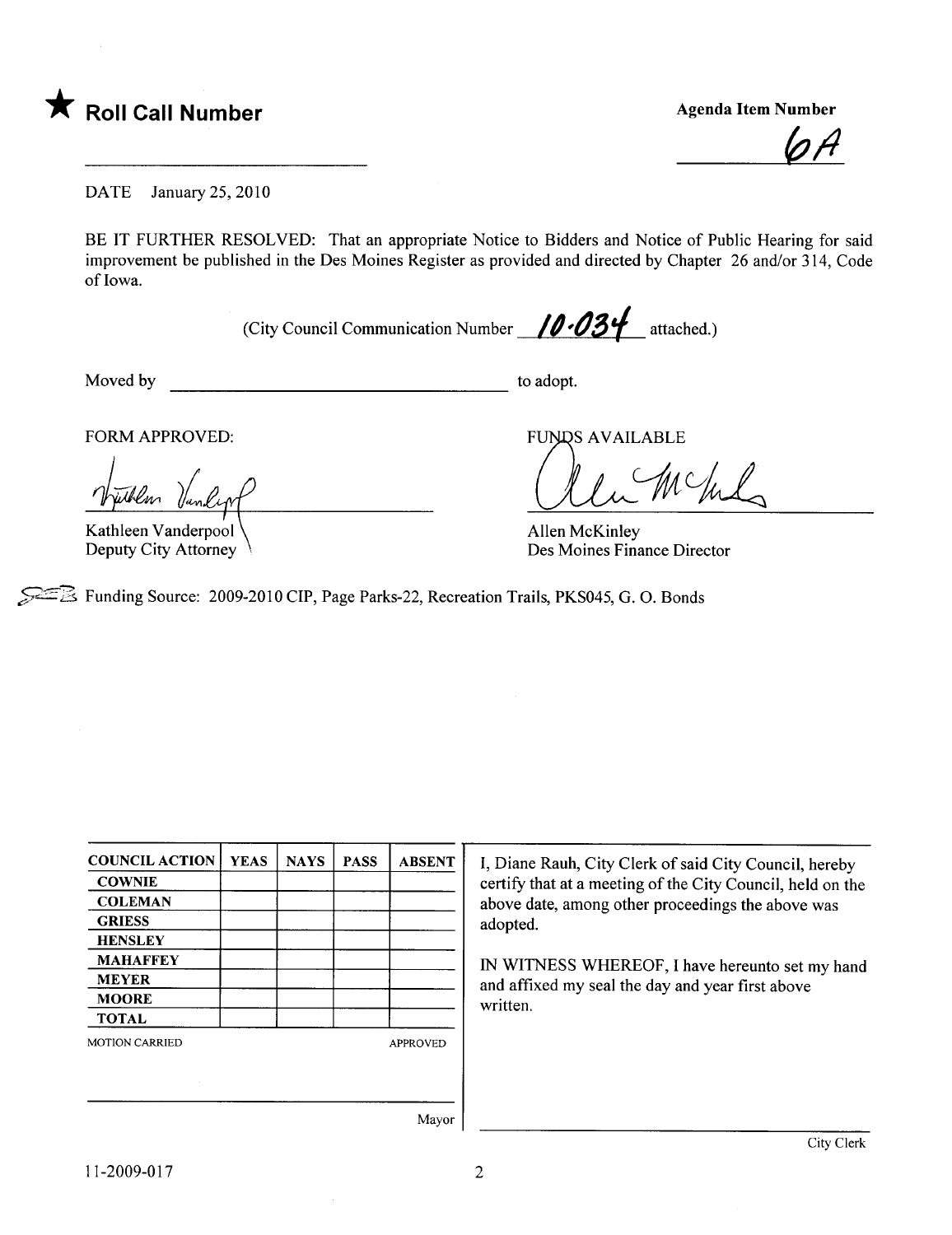

PB:E1 BIBE-WAI-90 WOO-AW-307\dew-oo-Neprise-MAT00WS000111/netse0\0W3\17